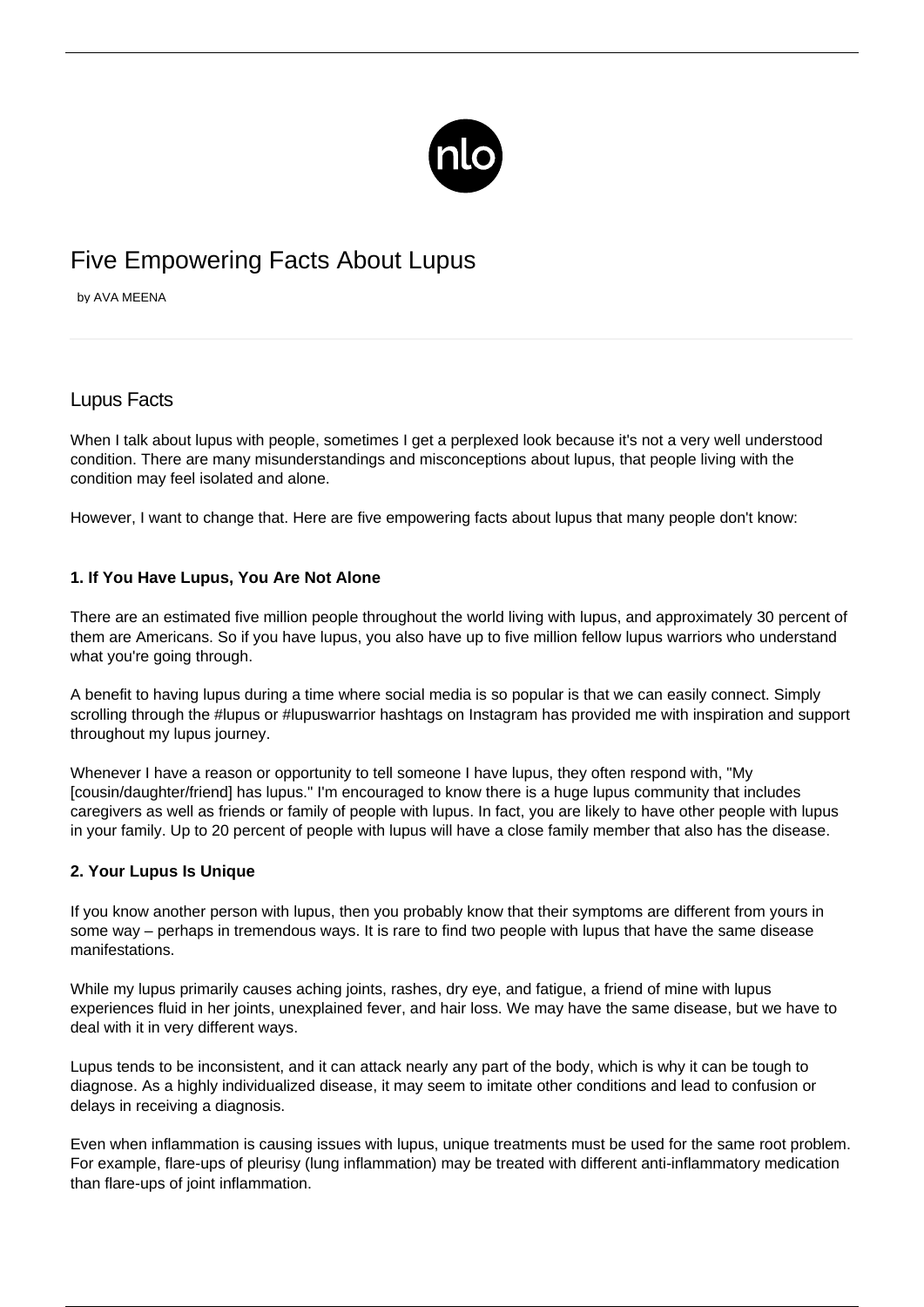### **3. Attitudes About Lupus Are Changing**

Historically, people have been afraid of lupus. Medical historians have theorized lupus may have played a role in vampire folklore, due to photosensitivity and facial scarring that's associated with lupus (specifically discoid lupus).

People used masks to hide lesions, scars, and rashes. These skin manifestations made others afraid of catching the illness, and physicians weren't able to determine that lupus was not contagious until the mid-19th century.

However, there is still a lot of misinformation about lupus today. For example, some people still think that lupus could be contagious. A recent survey, published by Lupus UK, found that up to 41 percent of people in the UK said they would not be comfortable shaking hands with someone who has lupus.

Huge strides have been made in the past several decades to normalize lupus and develop medications to help people with lupus live better and longer lives. Increasing education about lupus has been vital in this effort. Fortunately, we can all play a role in disputing myths about lupus by sharing our story and bringing awareness to others.

#### **4. It's Easier Than Ever to Become an Advocate**

You can be a lupus advocate – it's likely a lot easier than you think. With the internet at your fingertips, you can easily share lupus facts and give others an idea of what your life is like with an autoimmune condition.

As a lupus warrior, you are likely very well educated about your illness, and your experience with lupus is invaluable. By sharing information about lupus and glimpses into my flare days, I have received countless messages on [my Instagram account](https://www.instagram.com/mymeenalife/) where someone will tell me how much it helps to know we struggle with the same issues.

Empowering others by advocating for lupus may very well save lives. Lupus can be devastating, and the life expectancy rates improve significantly with earlier treatment. Many of the people who are at risk for developing lupus may not know anything about it.

It can be hard for people to understand why their body would attack itself – it is certainly a confusing concept, especially since we don't fully understand why lupus does this. Recently diagnosed people greatly benefit by hearing from others with lupus. You can help validate their health concerns, inform them of essential lupus facts they may not know yet, and ultimately enable them to seek the treatment they need.

#### **5. There Are Many New Treatments on the Horizon**

It wasn't until 1948 that a diagnostic test was discovered for lupus, enabling better diagnosis and treatment. Shortly afterward, doctors began using Plaquenil (hydroxychloroquine), prednisone, and aspirin to treat lupus, but it wasn't until 2011 (a staggering 63 years later) that the drug targeted to treat lupus was approved.

Benlysta (belimumab) has been phenomenal for many people with lupus, but it doesn't work for everyone, and many are frustrated that there's only one medication created for lupus while other rheumatic diseases have a lot more options.

Hopefully, we won't have to be frustrated for much longer. According to Amy Yalden, the CEO of the Florida chapter of the Lupus Foundation of America, there are currently 71 companies working on targeted drugs for lupus, compared to 12-15 years ago when there were only two companies doing that kind of research. Many of these drugs are nearing the end of their clinical trials, are showing high efficacy rates, and could be available within the next year.

Amy also emphasized that a huge part of this initiative is in response to patient advocacy. For the past decade, lupus patients have been speaking out and saying that available treatments are not sufficient. It's encouraging to